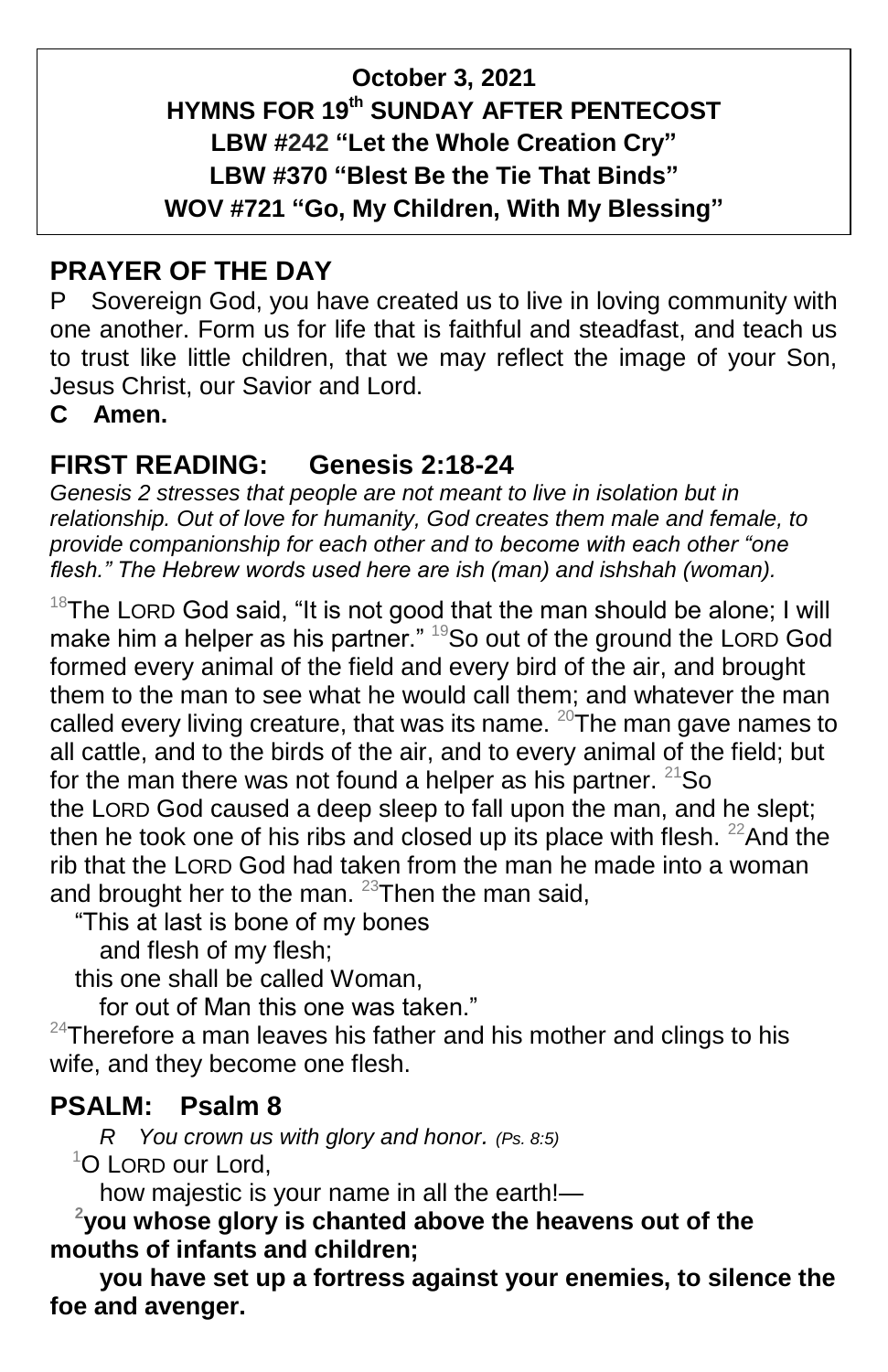$3$ When I consider your heavens, the work of your fingers, the moon and the stars you have set in their courses,

**<sup>4</sup>what are mere mortals that you should be mindful of them, human beings that you should care for them?** *R*

 $5$ Yet you have made them little less than divine; with glory and honor you crown them.

**<sup>6</sup>You have made them rule over the works of your hands; you have put all things under their feet:**

 $7$ all flocks and cattle,

even the wild beasts of the field,

**8 the birds of the air, the fish of the sea,**

**and whatever passes along the paths of the sea.**

<sup>9</sup>O LORD our Lord.

how majestic is your name in all the earth! *R*

# **SECOND READING: Hebrews 1:1-4; 2:5-12**

*Quoting from the psalms, this passage from Hebrews emphasizes that Jesus, the one through whom God created everything and who sits at God's right hand, is also the one who experienced human suffering and death in order to blaze the path of salvation for us.*

 $1$ Long ago God spoke to our ancestors in many and various ways by the prophets, <sup>2</sup>but in these last days he has spoken to us by a Son, whom he appointed heir of all things, through whom he also created the worlds. <sup>3</sup>He is the reflection of God's glory and the exact imprint of God's very being, and he sustains all things by his powerful word. When he had made purification for sins, he sat down at the right hand of the Majesty on high, <sup>4</sup>having become as much superior to angels as the name he has inherited is more excellent than theirs.

 $2.5$ Now God did not subject the coming world, about which we are speaking, to angels. <sup>6</sup>But someone has testified somewhere,

"What are human beings that you are mindful of them,

or mortals, that you care for them?

 $7$ You have made them for a little while lower than the angels;

you have crowned them with glory and honor,

 ${}^8$ subjecting all things under their feet."

Now in subjecting all things to them, God left nothing outside their control. As it is, we do not yet see everything in subjection to them, but we do see Jesus, who for a little while was made lower than the angels, now crowned with glory and honor because of the suffering of death, so that by the grace of God he might taste death for everyone.

 $10$ It was fitting that God, for whom and through whom all things exist, in bringing many children to glory, should make the pioneer of their salvation perfect through sufferings.  $11$  For the one who sanctifies and those who are sanctified all have one Father. For this reason Jesus is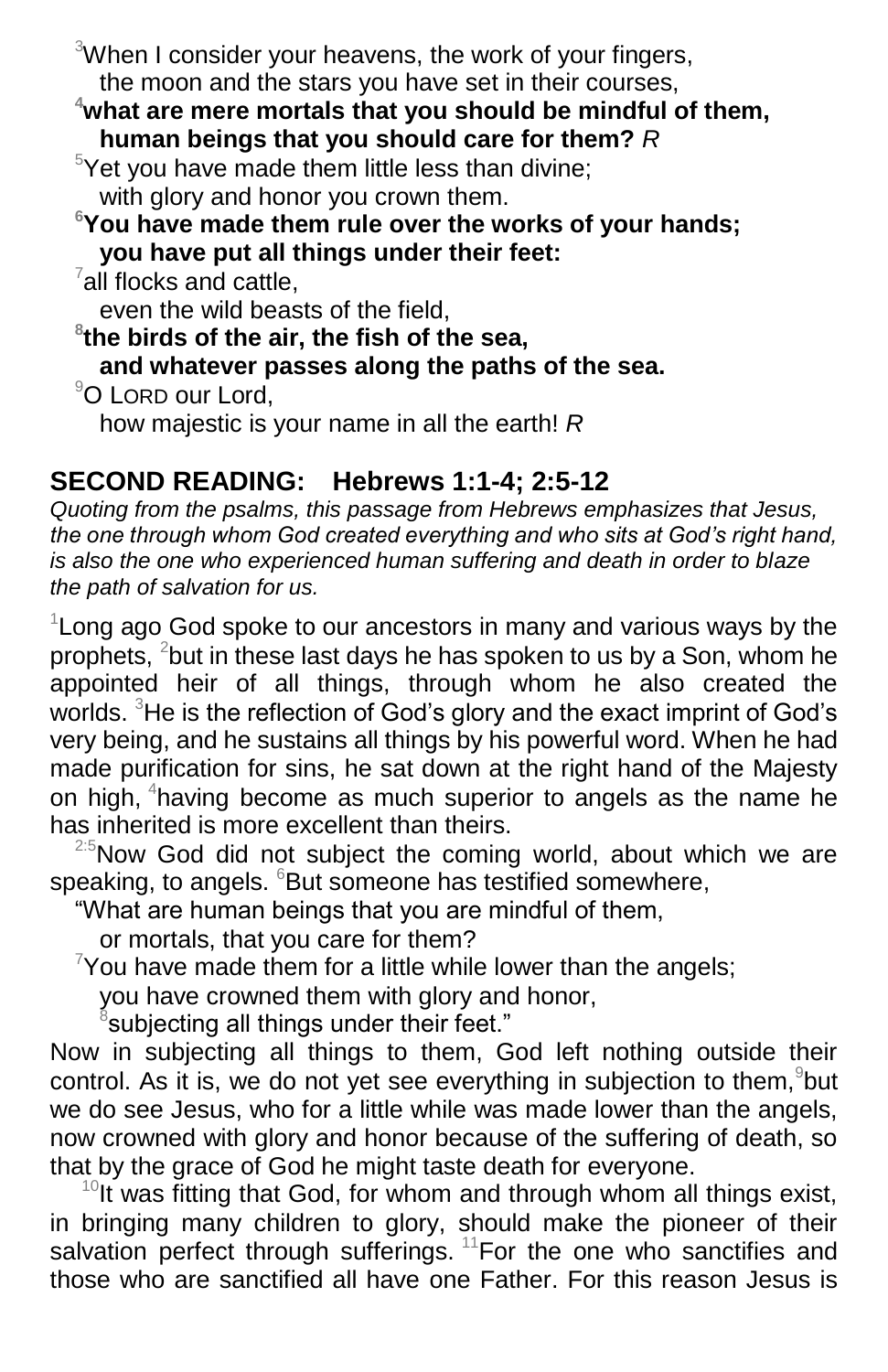not ashamed to call them brothers and sisters,  $^{12}$ saying,

"I will proclaim your name to my brothers and sisters,

in the midst of the congregation I will praise you."

## **GOSPEL: Mark 10:2-16**

*Jesus announced and enacted in history the new reality of God's surprising activity. These two stories demonstrate this new reality: Women and children are accepted and valued, not dismissed as inferior to adult men.*

 $2$ Some Pharisees came, and to test [Jesus] they asked, "Is it lawful for a man to divorce his wife?" <sup>3</sup>He answered them, "What did Moses command you?" <sup>4</sup>They said, "Moses allowed a man to write a certificate of dismissal and to divorce her." <sup>5</sup>But Jesus said to them, "Because of your hardness of heart he wrote this commandment for you. <sup>6</sup>But from the beginning of creation, 'God made them male and female.' <sup>7</sup>'For this reason a man shall leave his father and mother and be joined to his wife,  ${}^8$ and the two shall become one flesh.' So they are no longer two, but one flesh. Therefore what God has joined together, let no one separate."

 $10$ Then in the house the disciples asked him again about this matter. <sup>11</sup>He said to them, "Whoever divorces his wife and marries another commits adultery against her;  $^{12}$ and if she divorces her husband and marries another, she commits adultery."

 $13$ People were bringing little children to him in order that he might touch them; and the disciples spoke sternly to them.  $14$ But when Jesus saw this, he was indignant and said to them, "Let the little children come to me; do not stop them; for it is to such as these that the kingdom of God belongs. <sup>15</sup>Truly I tell you, whoever does not receive the kingdom of God as a little child will never enter it."  $16$  And he took them up in his arms, laid his hands on them, and blessed them.

# **PRAYERS OF INTERCESSION**

P Made children and heirs of God's promise, we pray for the church, the world, and all in need.

*A brief silence.*

A Holy One, you have raised up faithful leaders throughout history. Empower those discerning a call to ministry and all seminarians (*specific individuals known to the congregation may be named*), that they continue to be formed for the sake of the gospel. Lord, in your mercy,

#### **C hear our prayer.**

A You have established a diverse and beautiful creation. Revive declining species and preserve endangered lands. Cultivate in us a sense of wonder for the world you created. Lord, in your mercy,

#### **C hear our prayer.**